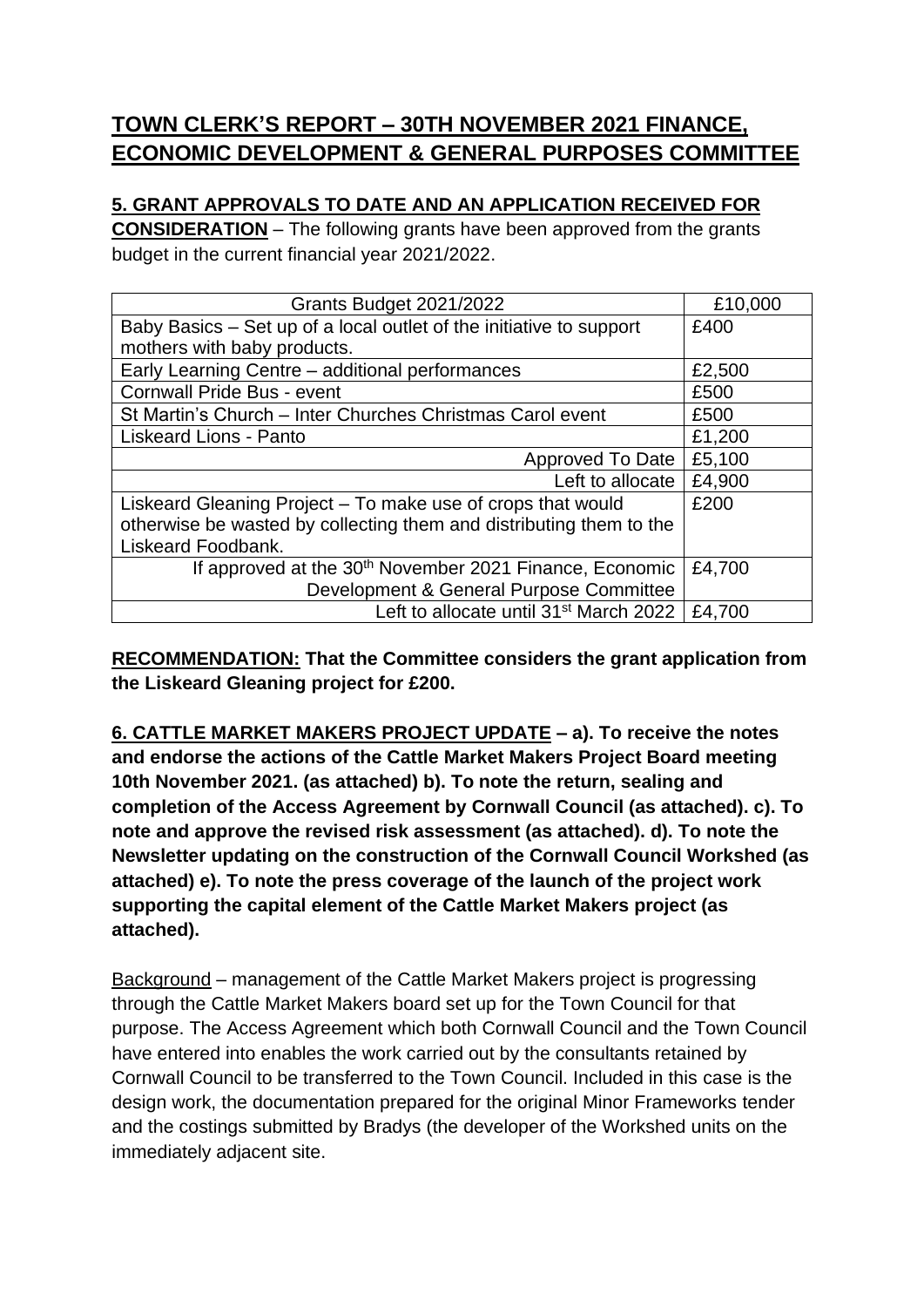**Update -** James Griffin – Project Manager Ward Williams Associates (WWA\* the consultants originally retained by Cornwall Council) is organising production of the tender documents and the tender process including the receipt and assessment of tenders with the provision of supporting advice to the Town Council.

**Time-Line** - James Griffin (WWA) – advises the following timeline for the production of the tender documents and the provision of:

- 10th of December Revised Tender information provided to Liskeard Town Council for approval (Town Clerks – note – 15<sup>th</sup> December 2021 Town Council)
- (17th of December 3rd of January 22 WWA shut down period)
- 7th of January Town Council confirms tender information
- 10th of January Tender information uploaded
- 4th of February Tenders are returned
- 18th of February Tender marking complete and recommendation provided (Town Clerk's note 22nd February 2022 Town Council meeting)

This should enable an actual capital cost for the scheme to be obtained and a report brought back to a specially held Town Council meeting. This would include information on the available external funding to cover the cost of the scheme before entering into a contract.

**CLLD Programme Update** – The unallocated surplus in the CLLD programme of £350,000 - £400,000 exists to which the element of grant for the capital element can be increased.

There is also confirmation the percentage of CLLD ERDF capital grant can be increased from the current 45% to reduce any funding required for the Town Council for the capital.

Match-funding Source – Cornwall Council funded delegated to the CLLD programme.

Note - the extension of ERDF programme to June 2023 (with projects completing March 2023) has already been received (the CLLD programme is awaiting an equivalent ESF letter sign off before seeking to revise the individual projects.

**Other Points** – Insurance Company – has given a revised annual premium which reflects our ownership of the containers and the tenants being responsible for their contents insurance "the annual premium for the Modular Business Units and Office Contents at Cattle Market Project will be in the region of £681.95 inclusive of ipt."

VAT advice is being updated. –